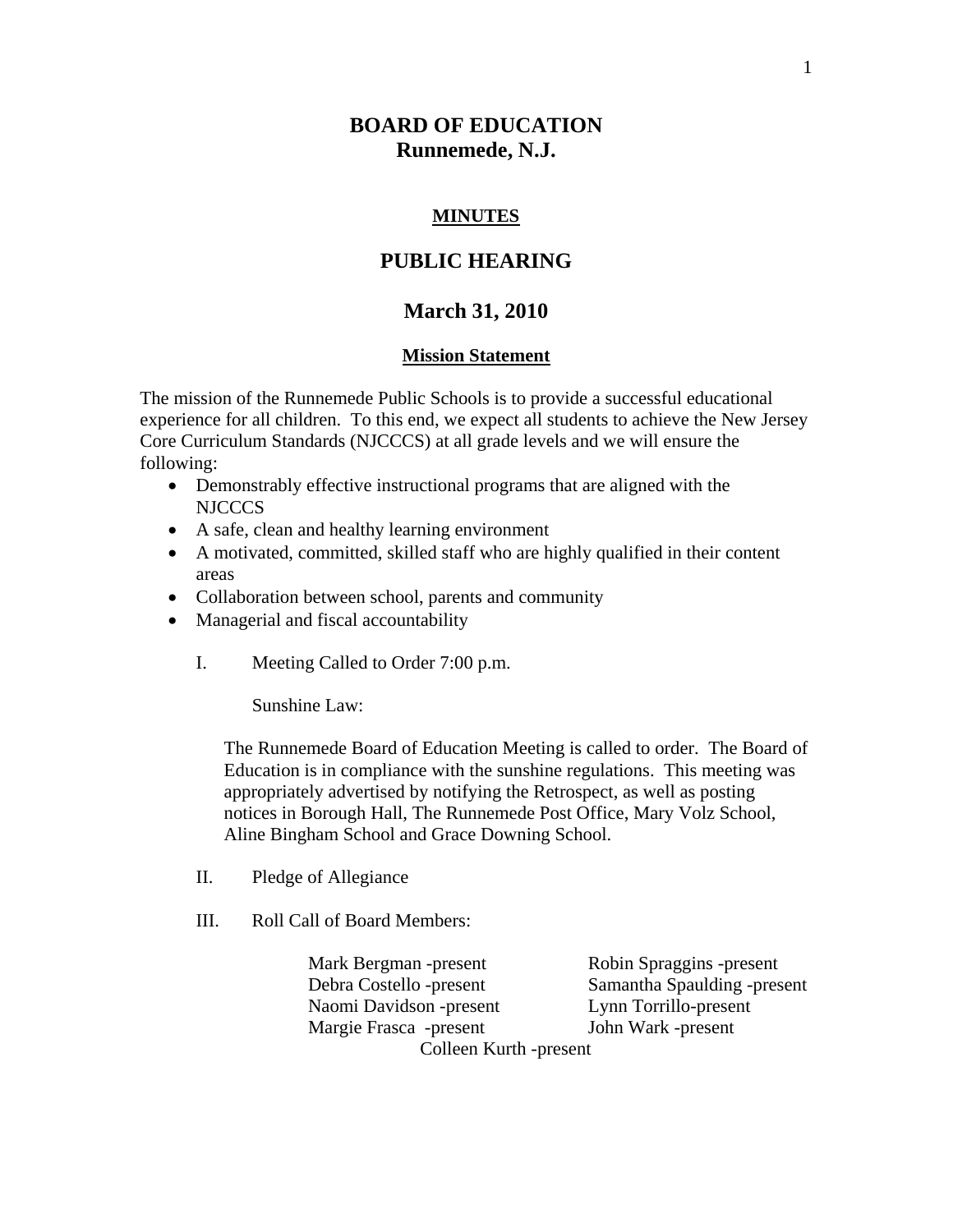Also Present: Nancy Ward, Superintendent of Schools Kelly Brazelton, Business Administrator/Board Secretary Marie Gallagher, Principal – Downing & Bingham Schools Mark Iannucci, Principal – Mary Volz School Steven Pili, Assistant Principal – Mary Volz School

### **A. Finance**

1. 2010-2011 Budget Presentation by Nancy Ward, Superintendent, and also, Kelly Brazelton, Business Administrator/Board Secretary

Mrs. Brazelton read the following before the presentation of the budget. In an effort to reduce the tax rate further, the Board has decided to use capital reserve to offset the debt service tax levy in the amount of \$185,665. This reduces the increase from 3.66 to .009, which equates to \$36.27 to \$8.92 on an average house assessed at \$99,101.81.

2. Public Comments on the Budget Presentation 8:35 pm

 Joseph Boyle, Dominique Dockery, Gianna Sparacino, Alegra Sparacino, Brianna Radowicz and Kaitlyn Martin students a Volz School explained what the Challenge program means to them and their fellow students.

 Mr. Greg Dobenson of Pine Avenue asked if there were any thoughts of combining the sports programs with RYAA.

 Mrs. Ward stated that option has not been considered at this point but would take that suggestion into consideration for the future.

 Mrs. Laubestein of 40 Mitchell Avenue feels this budget is fiscally responsible and encouraged the crowd to vote for the budget on April 20, 2010.

 Christa Moore- School Nurse at Bingham stated there is a big group of parents and teacher mobilizing to get the word out to people to vote April 20, 2010. Any parents interested can contact her for more information.

 Mrs. Suzanne Mayer asked about the B&G position, she wanted to see his credentials and why he was necessary for the district.

 Mrs. Ward stated those documents were confidential to a personnel file however the board did see them when this individual was hired.

 Mrs. Angel Bebe of Detmar Terrace asked Mrs. Brazelton to explain the change in the tax levy. She also asked if the teacher's contract was settled and how much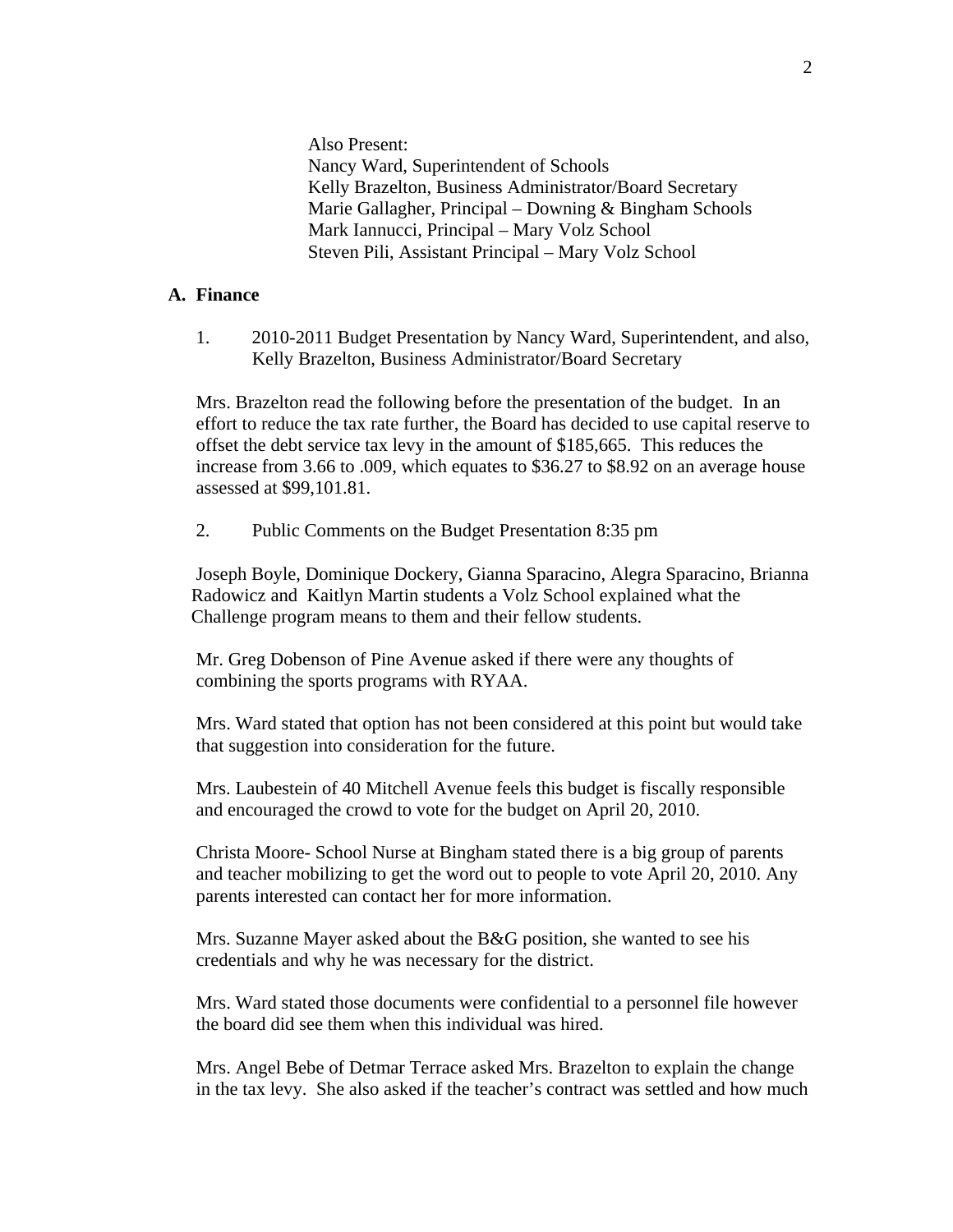of an increase was in the budget for them and when will parents know if the sports programs are cut.

 Mrs. Brazelton explained the change in the tax levy and using Capital Reserve to offset the Debt Service Tax Levy, Mrs. Brazelton also stated that at this time the teacher's contract was not settled and there was an amount budgeted but at this time that figure cannot be released due to negotiations.

 Mrs. Ward stated that after the budget vote and districts decide what is being cut there will be a list circulated through the county and that will determine if we have any other teams to play against.

 Mrs. Wilson asked why the retirements the district received were not being accounted for.

 Mrs. Ward explained that the retirement letter were received less than 48 hours before this meeting.

 Mrs. Kurth explained that rather than give false hope to anyone the Board has decided to wait until after the budget vote to see whether the budget passes or fails and then make a decision.

 Mr. Robert Richards- REA President stated that the teachers are forming a committee to get the word out.

 Ms. Maria Panzarella-12 South Oakland Avenue stated the library sign on BHP will reflect the date and time of the budget vote on the  $20<sup>th</sup>$  and also that the RYAA has not scheduled any games on that day.

Mrs. Garcia commented on transportation being cut.

Mrs. Hicken asked how class sizes would be affected if the budget fails.

 Mrs. Ward stated that would be determined by the Principals and how much council would reduce our budget to.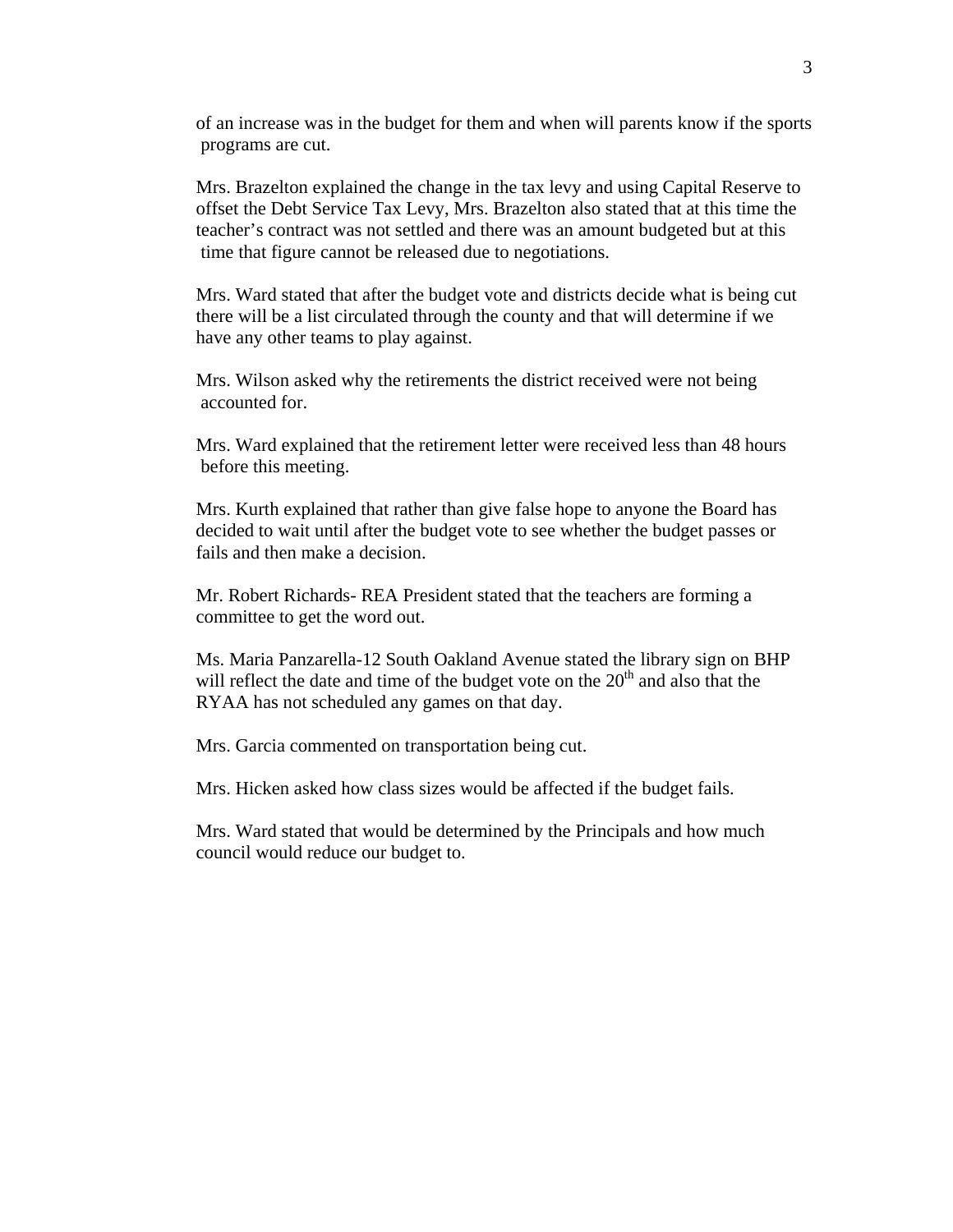3. Approval of the 2010-11 budget: 9:45 pm

Motion by Mr. Bergman Seconded by Mr. Wark

**BE IT RESOLVED** to approve the Runnemede Board of Education budget for the FY 2010-2011 School Year for submission to the voters as follows:

|                                     | <b>Budget</b> | Local Tax Levy |
|-------------------------------------|---------------|----------------|
| <b>Total General Fund Budget</b>    | \$11,295,844  | \$6,157,891    |
| <b>Total Special Revenue Budget</b> | 511,605       | N/A            |
| <b>Total Debt Service Fund</b>      | 276,125       | $\Omega$       |
| <b>Totals</b>                       | \$12,083,574  | \$6,157,891    |

**RESOLVED,** That there should be raised for the General Fund \$6,157,891 for the ensuing FY 2010-11 School Year.

**BE IT RESOLVED**, that the district, in accordance with N.J.A.C. 6A:23B-1.2(b)-Travel and Related Expense Reimbursement, has adopted policies which provide that the Board of Education shall establish in the annual school budget a maximum expenditure amount that may be allotted for such travel and expense reimbursement for the 2010-2011 school year. The Board of Education hereby establishes the school district travel maximum for the 2010-2011 school at the sum of \$20,000. The School Business Administrator shall track and record these costs to insure that the maximum amount is not exceeded.

**BE IT FURTHER RESOLVED**, that in accordance with N.J.A.C. 6A:23A-9.3 © 14, that the Board of Education has provided a maximum amount for public professional services as follows:

| <b>Public Relations</b> | \$10,000 |
|-------------------------|----------|
| Attorney's              | \$30,000 |
| Auditor                 | \$20,000 |
| Architect               | \$15,000 |
|                         |          |

### **ROLL CALL VOTE: Yes 9 No 0 Abstain 0 Absent 0**

4. Executive Session to discuss personnel matters 9:45 pm

Motion by Mrs. Costello Seconded by Mrs. Spaulding

 Resolved that pursuant to Section 8 of the Public Hearings Act, the public Shall be excluded from that portion of the meetings, involving the Discussion of such subject matters discussed in Executive Session can be Disclosed to public, upon official action, if any, at the conclusion of the